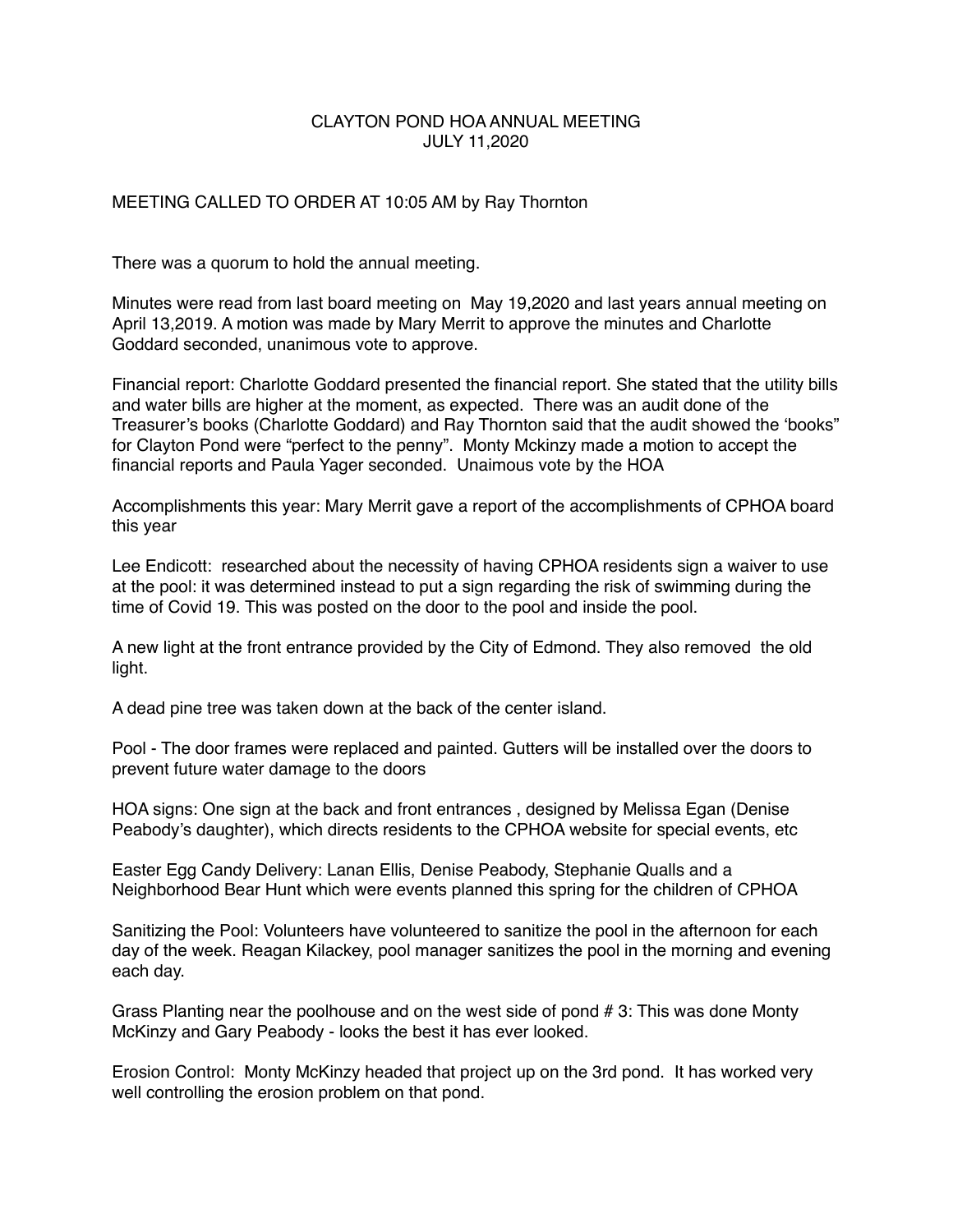Clean up day - was very successful. There were 30 volunteers that helped with clean up day and all projects were accomplished. Allen Cox's company gave us a great price of \$350 for the dumpster on clean up day

Looking ahead: Issues and proposals to be addressed this year:

Pond Erosion on 5th pond- Monty has a bid to address the east side of the pond by the same contractor that did the erosion project on pond # 3

Looking Ahead - proposal for major improvements:

Pool remodel; the next board will be putting forth a proposal to the neighborhood and special assessment this fall for remodeling of the pool area.

Charlotte addressed the fact that Clayton Pond remains a very desirable neighborhood; houses are selling very quickly. Most of the people moving from clayton Pond are moving for a larger space to live, but stated they love this neighborhood. The rentals , which are about 10%, have remained stable over the last 10 years.

Ray addressed adopt a pond - neighbors would adopt a pond: there is a form to fill out if interested. Duties: pick up trash

recommend proposals to landscaping committee they would be financially responsible for the improvements

Nominees for 2020/2021 Clayton Pond HOA board:

Charlotte Goddard, Denise Peabody, Monty McKinzy, Jim Albee, Paula Yager Sander,Mary Merrit, Renee Painter. Mina Herrin made a motion to accept this group of nominees by acclamation. Gail Yanko seconded. Board elected by acclamation by unanimous vote.

New board meetings will be posted on the website by Renee Painter

Open Forum

Mina Herrin addressed the fact that some people have let their pets swim in the pool. There is a sign that says NO PETS ALLOWED, but the Covid sign has been placed over that sign on the door to the pool; this sign will be placed on the door where it can be seen. Mina states that we should tell any person with a pet that it is not allowed. Mina also stated that she supports anything to keep the fountains running.

Gail Yanko: stated that some kids are using the lounge chairs to jump into the pool. The kids are younger children. She feels that whoever breaks the chairs or lounge chairs should pay to replace them.

She also felt that the sprinkler system is going on when it rains, wasting water. Denise Peabody stated the water is only coming on 3 x week, with occasional extra watering when we replaced the grass, and when fertilizer has been put down in flower beds. Mike Ellis stated that there are